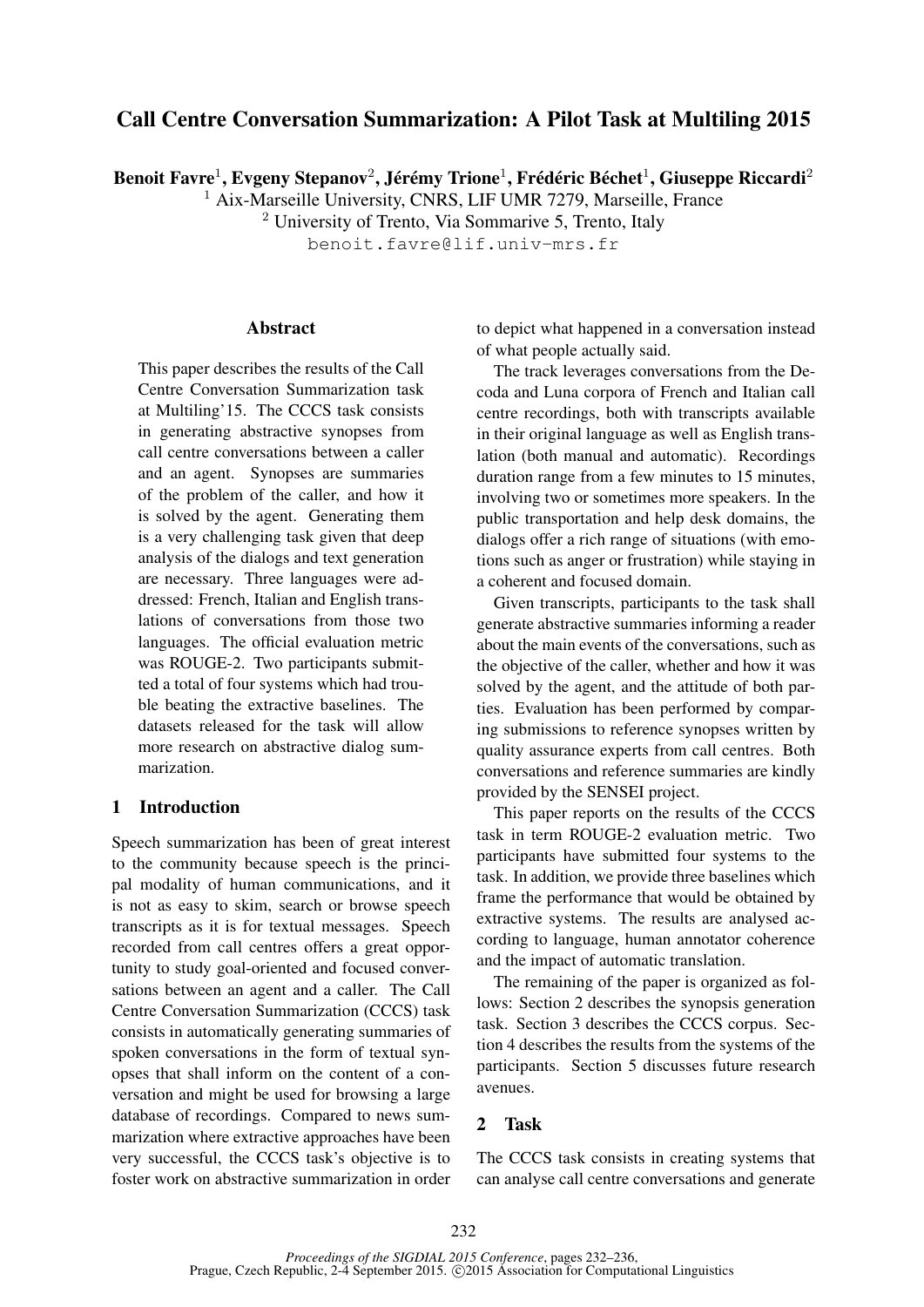written summaries reflecting why the customer is calling, how the agent answers that query, what are the steps to solve the problem and what is the resolution status of the problem.

Unlike news summarization which focuses on locating facts in text written by journalists and selecting the most relevant facts, conversation synopses require an extra level of analysis in order to achieve abstraction. Turn taking from the speakers has to be converted to generic expression of their needs, beliefs and actions. Even though extractive systems might give a glimpse of the dialogs, only abstraction can yield synopses that tell the story of what happens in the conversations.

Contrary to previous research on meeting summarization (Gillick et al., 2009; Erol et al., 2003; Lai and Renals, 2014; Wang and Cardie, 2012) (among others), we expect that the fact that conversations are focused and goal oriented will enable to foster research on more abstractive methods, such as (Murray, 2015; Mehdad et al., 2013) and deeper analysis of the conversations.

Participants to the CCCS task could submit system output in any of the supported languages, and could submit a maximum of three runs per language. For each conversation, they had to submit one synopsis of length 7% of the number of words of the transcript of that conversation.

# 3 Corpus description

The CCCS task draws from two call centre conversation corpora, the Decoda corpus in French and the Luna corpus in Italian. Subsets from both corpora have been translated to English.

Decoda corpus The French DECODA corpus consists in conversations between customers and one or more agent recorded in 2009 in a call centre of the public transport authority in Paris (Bechet et al., 2012). The topics of the conversations range from itinerary and schedule requests, to lost and found, to complaints (the calls were recorded during strikes). The dialogues, recorded in ecological conditions, are very spontaneous and focused on the objective of the caller. They are very challenging for Automatic Speech Recognition due to harsh acoustic conditions such as calling from mobile phones directly from the metro. For the CCCS task, manual transcripts were provided to the participants.

While the original language of the conversations is French, the SENSEI project provided man-

ual translations in English by professional translators which were trained to keep the spontaneous aspects of the originals (a very challenging task according to them). 97 conversations were manually translated, on which an automatic translation system based on Moses was trained in order to produce automatic translations for the remaining of the corpus.

The original corpus consists of 1513 conversations (about 70h of speech). 1000 conversations have been distributed without synopses for unsupervised system training. 50 conversations were distributed with multiple synopses from up to five annotators. The test set consists of 47 manually translated conversations and corresponding synopses, and 53 automatically translated conversations and corresponding synopses. The data for training and testing is also provided in French.

| <b>Statistic</b>        | FR     | EN     |
|-------------------------|--------|--------|
| Conversations           | 100    | 100    |
| Turns                   | 7,905  | 7,909  |
| Words                   | 42,130 | 41,639 |
| Average length          | 421.3  | 416.4  |
| Lexicon size            | 2,995  | 2,940  |
| Number of synopses      | 212    | 227    |
| Average synopsis length | 23.0   | 26.5   |

Table 1: Decoda test set statistics.

The human written synopses are very diverse and show a high degree of abstraction from the words of the conversation with third person writing, telegraphic style and analysis of the conversations. Examples:

- *A man is calling cause he got a fine. He is waiting for a new card so he used his wife's card. He must now write a letter asking for clemency.*
- *A user wants to go to the Ambroise Pare´ clinic but the employee misunderstands and gives her the wrong itinerary. Luckily the employee realises her mistake and gives the passenger the right information in the end.*
- *School bag lost on line 4, not found.*

Luna corpus The Italian human-human Luna corpus (Dinarelli et al., 2009) consists of 572 dialogs ( $\approx$  26.5K turns & 30 hours of speech) in the hardware/software help desk domain, where a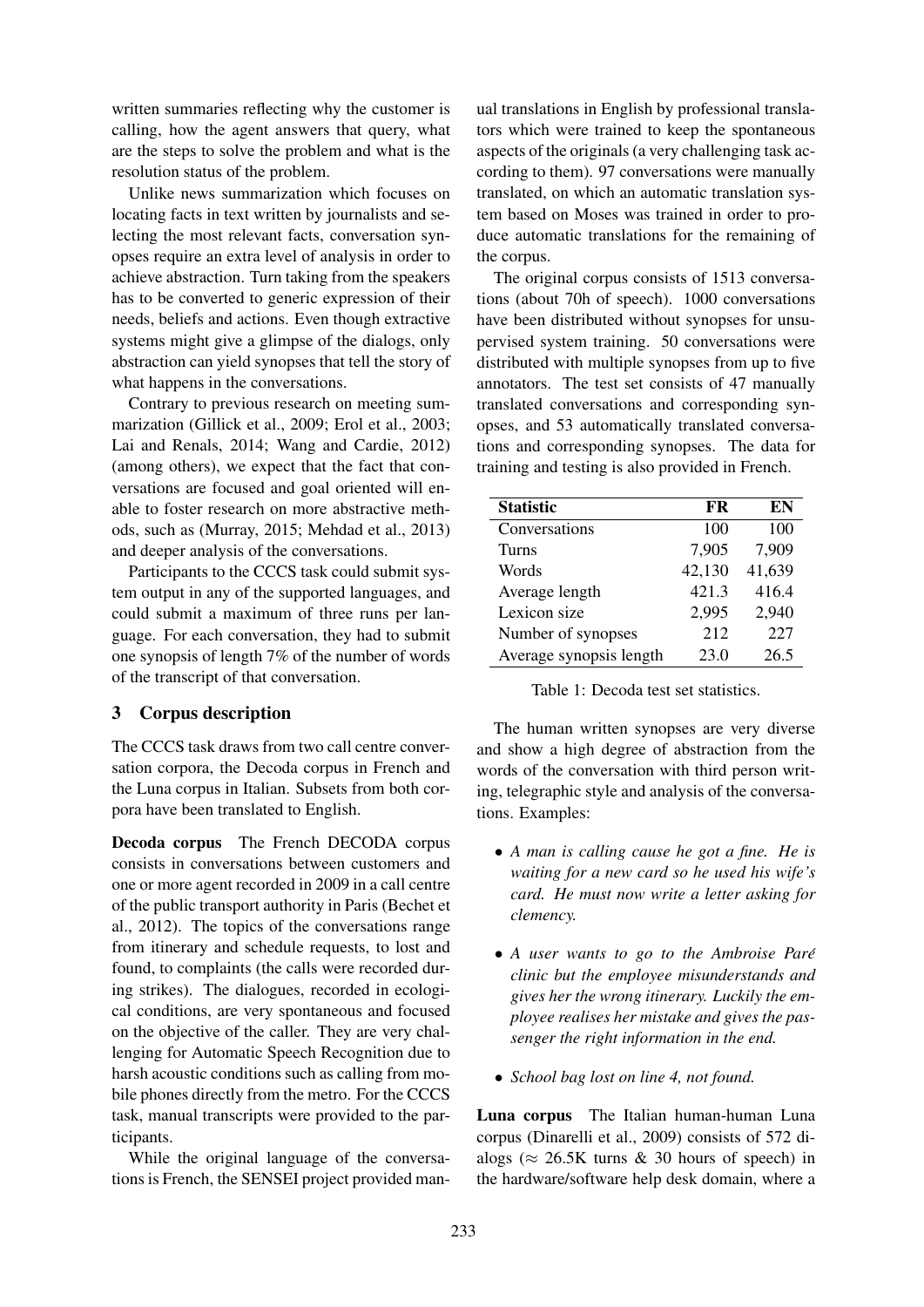client and an agent are engaged in a problem solving task over the phone. The dialogs are organised in transcriptions and annotations created within the FP6 LUNA project. For the CCCS shared task, manual transcriptions were used.

Within the FP7 SENSEI project, 100 dialogs were translated from Italian to English using professional translation services according to the methodology described in (Stepanov et al., 2014). For more accurate translations, manual transcriptions were converted to an 'annotated' text format, which contained mark-up for overlapping turns, fillers, pauses, noise, partial words, etc.; and translators received detailed guidelines on how to handle each phenomenon in translation. Additionally, the translators were required to translate the speech phenomena such as disfluencies as closely as possible to the source language maintaining 'naturalness' in the target language.

Five native Italian speakers have annotated 200 Luna dialogs with synopses so that each dialog was processed by every annotator.<sup>1</sup> Synopses of the 100 translated dialogs were also manually translated to English.

The translated and annotated dialogs were equally split into training and test sets for the CCCS task. The training dialogs were used to automatically translate additional Luna dialogs and synopses for both training and testing. Similar to the DECODA corpus, for the unsupervised training of the systems a supplementary set of 261 dialogs was automatically translated and provided to the participants without synopses. Dialogs and their associated synopses were provided both in English and Italian. The statistics for Luna manual English test set are provided in Table 2.

| <b>Statistic</b>        | TТ     | EN     |
|-------------------------|--------|--------|
| Conversations           | 100    | 100    |
| Turns                   | 4,723  | 4,721  |
| Words                   | 34,913 | 32,502 |
| Average length          | 349.1  | 325.0  |
| Lexicon size            | 3,393  | 2,451  |
| Number of synopses      | 500    | 500    |
| Average synopsis length | 17.4   | 15.4   |

Table 2: Luna test set statistics.

### 4 Results

Metric Evaluation is performed with the ROUGE-2 metric (Lin, 2004). ROUGE-2 is the recall in term of word bigrams between a set of reference synopses and a system submission. The ROUGE 1.5.5 toolkit was adapted to deal with a conversation-dependent length limit of 7%, had lemmatization disabled and stop-words kept, to be as language independent as possible  $2$ . Jackknifing and resampling is used in order to compute confidence estimate intervals.

Participation Seven research groups had originally expressed their intention to participate to the CCCS task. Four groups downloaded the test data, and two groups actually submitted system output at the deadline. Those two groups generated four runs: NTNU: 1, NTNU: 2, NTNU: 3, LIA-RAG:1. The technical details of these submissions are described in their own papers.

In addition to those four runs, we provide three baselines which serve to calibrate participant performance. The first baseline is Maximal Marginal Relevance (Baseline-MMR) (Carbonell and Goldstein, 1998) with  $\lambda = 0.7$ . The second baseline is the first words of the longest turn in the conversation, up to the length limit (Baseline-L). The third baseline is the words of the longest turn in the first 25% of the conversation, which usually corresponds to the description of the caller's problem (Baseline-LB). Those baselines are described in more details in (Trione, 2014).

In order to estimate the overlap between human synopses, we remove each of the human synopses in turn from the reference and compute their performance as if they were systems. Across languages, 11 annotators (denoted human-1 to human-5 for IT/EN, and human-A to human-G for FR/EN) produced from 5 to 100 synopses. Note that some annotators only worked on English conversations.

Performance Performance of the systems is reported in Table 3. It shows that in the source languages, the extractive baselines were difficult to beat while one of the systems significantly outperformed the baselines on English (the EN test set

<sup>&</sup>lt;sup>1</sup>Few (2) synopses were found to address dialog dimensions other than the task and were removed.

<sup>&</sup>lt;sup>2</sup>The options for running ROUGE 1.5.5 are  $-a$  -1 10000  $-n$  4  $-x$   $-2$  4  $-n$   $-c$  95  $-r$  1000  $-f$  A  $-p 0.5 -t 0$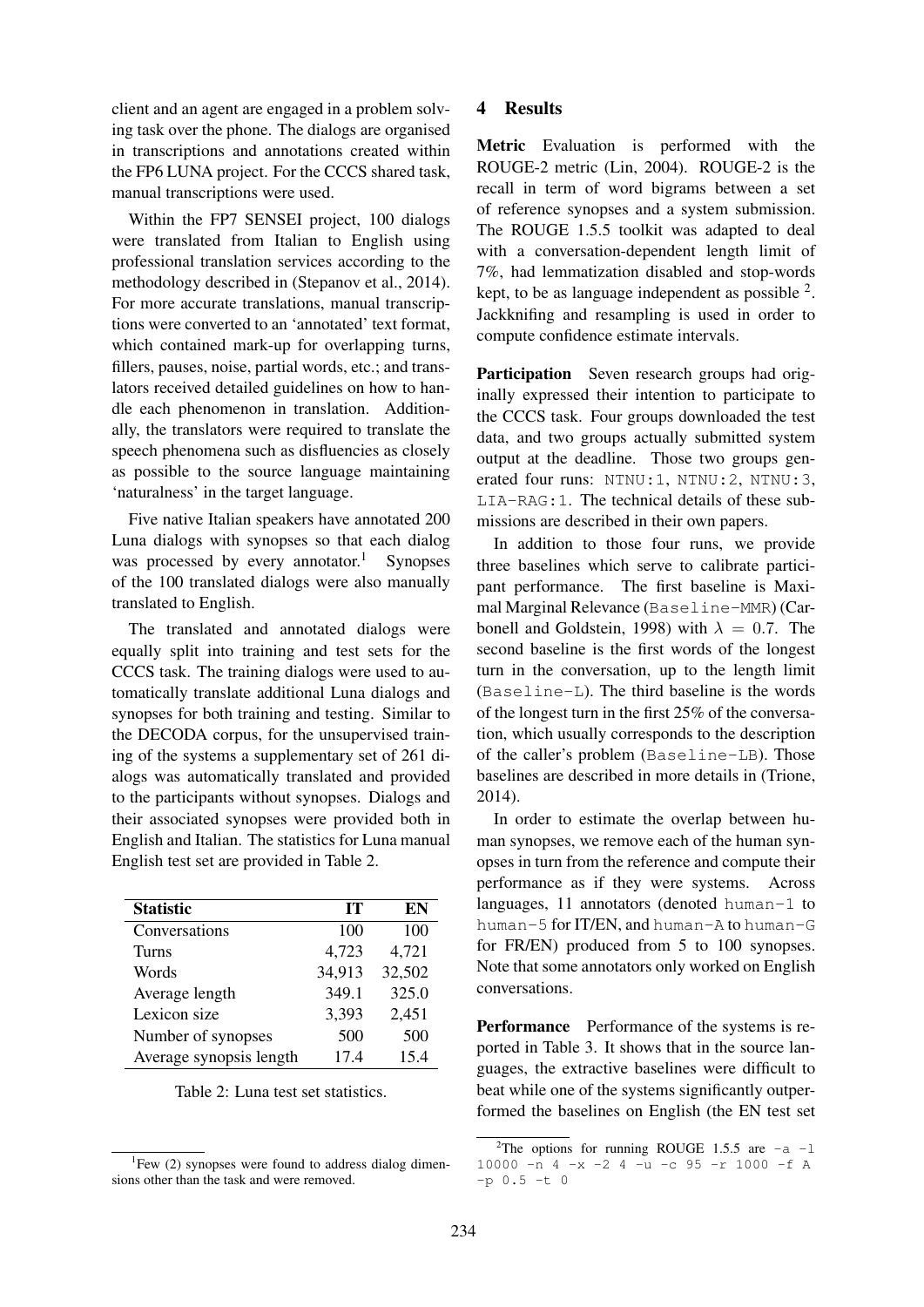corresponds to the union of manual and automatic translations).

| <b>System</b> | EN    | <b>FR</b> | IТ    |
|---------------|-------|-----------|-------|
| NTNU:1        | 0.023 | 0.035     | 0.013 |
| NTNU:2        | 0.031 | 0.027     | 0.015 |
| NTNU:3        | 0.024 | 0.034     | 0.012 |
| $LIA-RAG:1$   |       | 0.037     |       |
| Basline-MMR   | 0.029 | 0.045     | 0.020 |
| Basline-L     | 0.023 | 0.040     | 0.015 |
| Basline-LB    | 0.025 | 0.046     | 0.027 |

Table 3: ROUGE-2 performance of the submitted systems and baselines for each of the languages. Confidence intervals are not given but are very tight  $(\pm 0.005)$ .

An analysis of the consistency of human synopsis writers is outlined in Table 4. Consistency is computed by considering in turn each of the human synopses as system output, and computing ROUGE-2 performance. Humans have much better scores than the systems, showing that they are consistent in producing the gold standard. However, human annotators suffer from a much higher performance variance than systems (for which confidence intervals are 4-5 times smaller). This partly comes from the low number of manual synopses which is greater impacted by resampling than if there were hundreds of references for each conversation. It also comes from local inconsistencies between humans on a given conversation, resulting in diverging choices in term of which information is important.

| Annotator | FR                | IТ                |
|-----------|-------------------|-------------------|
| human-1   |                   | $0.121 \pm 0.023$ |
| human-2   |                   | $0.213 \pm 0.023$ |
| human-3   |                   | $0.175 + 0.022$   |
| human-4   |                   | $0.073 \pm 0.014$ |
| human-5   |                   | $0.125 \pm 0.018$ |
| human-A   | $0.194 + 0.029$   |                   |
| human-B   | $0.207 \pm 0.036$ |                   |
| human-D   | $0.077 \pm 0.048$ |                   |
| human-F   | $0.057 + 0.039$   |                   |
| human-G   | $0.113 + 0.054$   |                   |

Table 4: ROUGE-2 performance of the human annotators along with confidence intervals. Note that human-C and human-E only produced synopses in English.

Table 5 shows the impact of automatic translation on system performance for the English set. This experiment is hard to interpret as the set of conversations for automatic and manual transla-

tions is different. However, it seems that processing MT results leads to better ROUGE scores, probably due to the consistency with which the MT system translates words for both conversations and synopses (reference synopses are automatic translations of source language synopses for those conversations).

| <b>Annotator</b> | EN-man | <b>EN-auto</b> |
|------------------|--------|----------------|
| NTNU:1           | 0.018  | 0.023          |
| NTNU:2           | 0.019  | 0.031          |
| NTNU:3           | 0.015  | 0.024          |
| Baseline-MMR     | 0.024  | 0.033          |
| Baseline-L       | 0.015  | 0.030          |
| Baseline-LB      | 0.023  | 0.027          |

Table 5: ROUGE-2 performance on English according to whether the conversations have been manually translated or automatically translated

## 5 Conclusion

The objective of the CCCS pilot task at Multiling'15 was to allow work on abstractive summarization of goal-oriented spoken conversations. This task involved generating synopses from French and Italian call centre recording transcripts, and English translations of those transcripts. Four systems were submitted by two participants, and obtained reasonable results but had trouble exceeding the performance of the extractive baselines.

Clearly, ROUGE evaluation is limited for abstractive summarization in that the wording of generated text might be very different from system to system, and from reference to reference, while conveying the same meaning. In addition, ROUGE does not assess fluency and readability of the summaries.

Future work will focus on proposing better evaluation metrics for the task, probably involving the community for manually evaluating the fluency and adequacy of the submitted system output. In addition, work will be conducted in evaluating and insuring the consistency of the human experts who create the gold standard for the task.

## Acknowledgments

The research leading to these results has received funding from the European Union - Seventh Framework Programme (FP7/2007-2013) under grant agreement n.610916 - SENSEI.